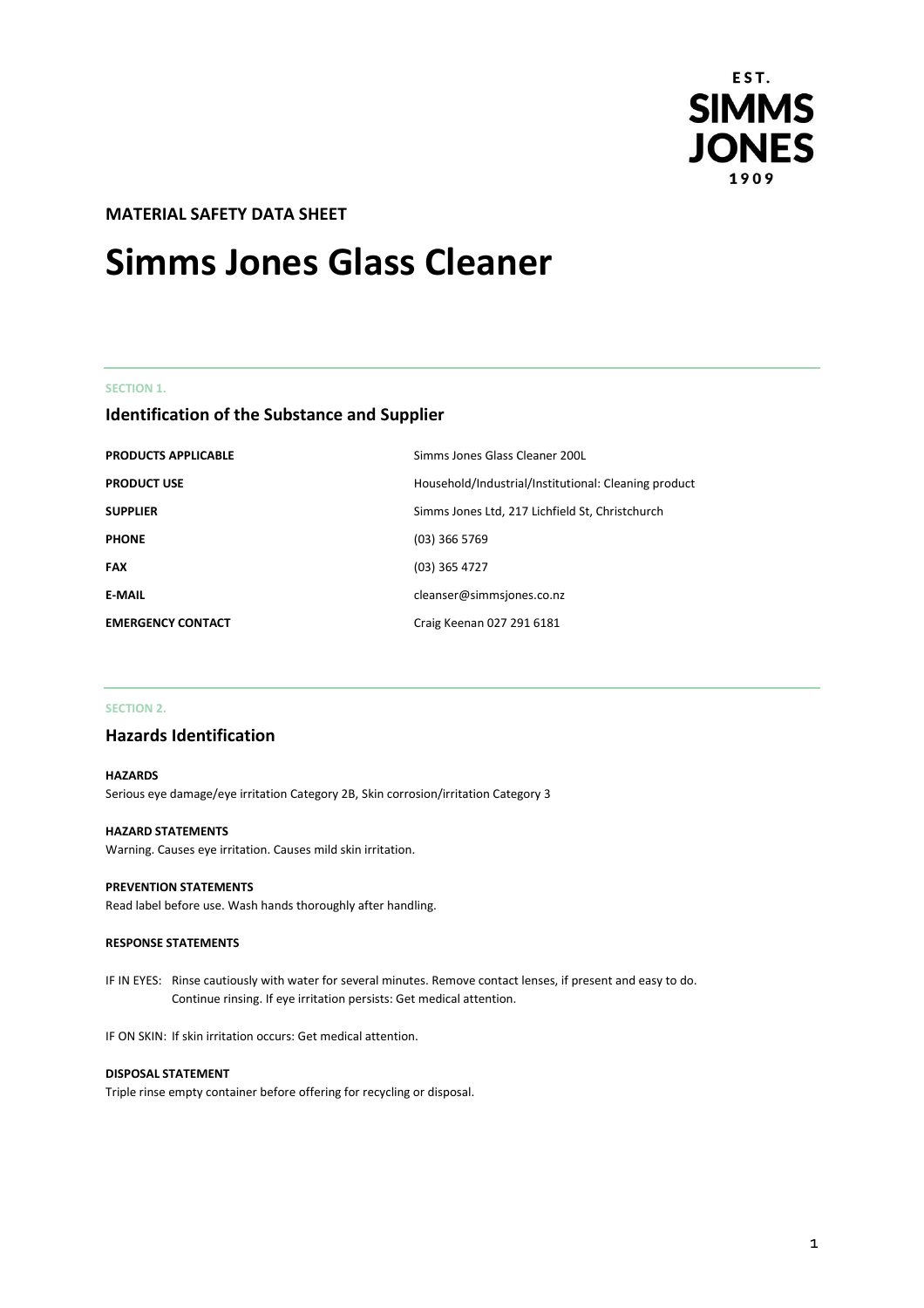# **SECTION 3.**

# **Composition and Information on Ingredients**

| <b>INGREDIENT</b>  | <b>PROPORTION</b> | <b>CAS NUMBER</b> |
|--------------------|-------------------|-------------------|
| Isopropyl Alcohol  | < 10%             | 67-63-0           |
| Ammonium Hydroxide | $< 1\%$           | 1336-21-6         |

### **SECTION 4.**

# **First Aid Measures**

**IF IN EYES:** Rinse cautiously with water for several minutes. Remove contact lenses, if present and easy to do. Continue rinsing. If eye irritation persists: Get medical attention.

**IF ON SKIN:** If skin irritation occurs: Get medical attention.

## **SECTION 5.**

# **Fire-Fighting Measures**

| <b>EXTINGUISHING MEDIA</b>      | Foam, CO <sub>2</sub> , dry chemical, or water fog |
|---------------------------------|----------------------------------------------------|
| <b>COMBUSTION PRODUCTS</b>      | Oxides of carbon                                   |
| <b>FIRE-FIGHTING PROCEDURES</b> | Normal firefighting procedures may be used         |

### **SECTION 6.**

# **Accidental Release Measures**

| <b>EMERGENCY PROCEDURES</b>      | No special procedures required                                                                                                      |
|----------------------------------|-------------------------------------------------------------------------------------------------------------------------------------|
| <b>ENVIRONMENTAL PRECAUTIONS</b> | No special precautions required                                                                                                     |
| <b>SPILL CONTROL</b>             | Collect leaking liquid in sealable containers, absorb liquid in inert<br>absorbent, and wash contaminated area with plenty of water |

### **SECTION 7.**

| <b>Handling and Storage</b> |                                                                                                                                                                                          |
|-----------------------------|------------------------------------------------------------------------------------------------------------------------------------------------------------------------------------------|
| <b>HANDLING PRECAUTIONS</b> | Wash hands thoroughly after handling. Product residue may remain on/in<br>empty containers. Use all precautions for handling the product in handling<br>the empty container and residue. |
| <b>STORAGE</b>              | Store in a cool, dry place. Keep out of reach of children.                                                                                                                               |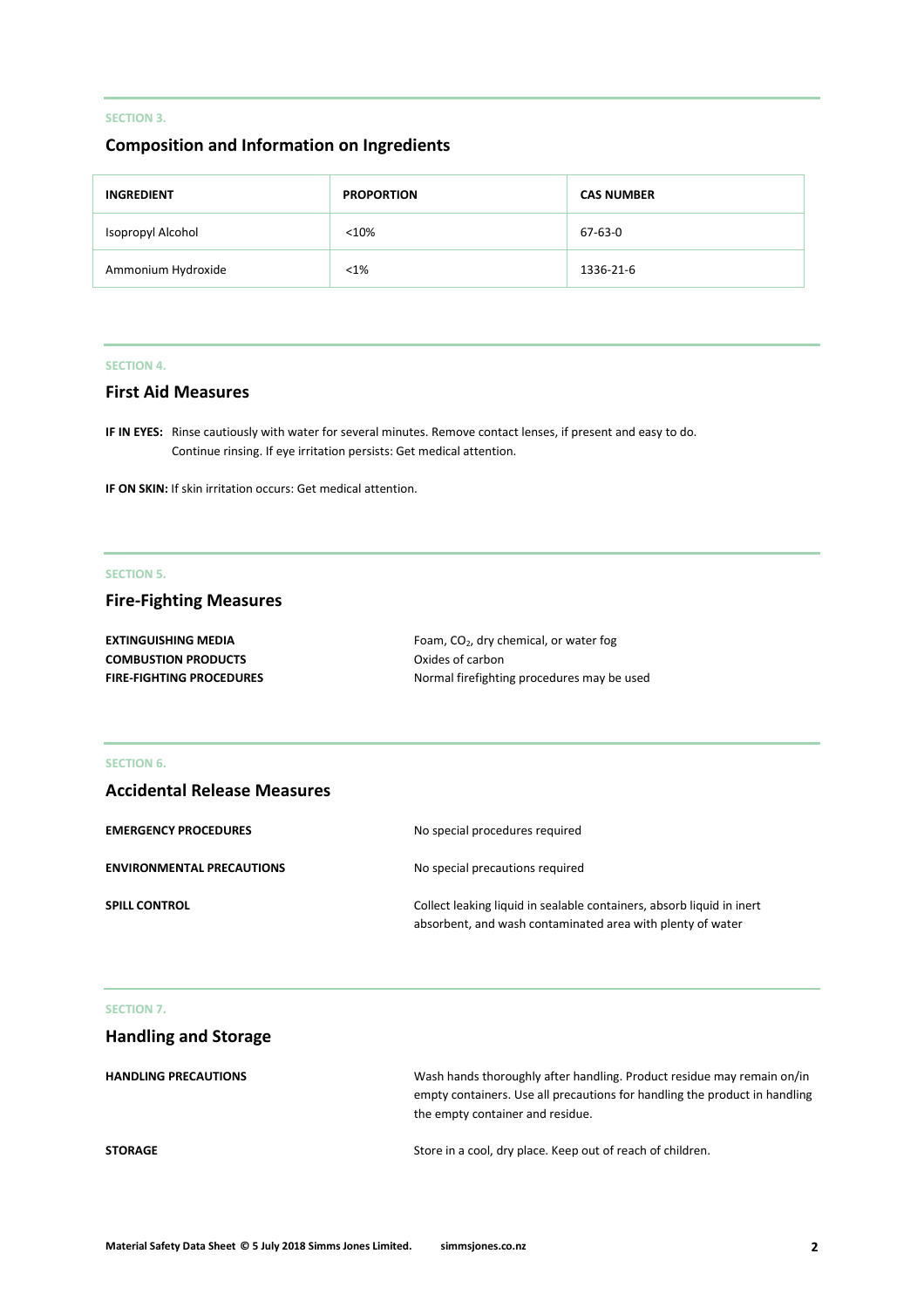### **SECTION 8.**

# **Exposure Controls/Personal Protection**

| <b>EXPOSURE LIMITS</b>        | 8 h TWA = 9898 mg/m <sup>3</sup><br>15 min STEL = 19796 mg/m <sup>3</sup> |
|-------------------------------|---------------------------------------------------------------------------|
| <b>ENGINEERING CONTROLS</b>   | Ensure ventilation is adequate. Keep containers closed.                   |
| <b>RESPIRATORY PROTECTION</b> | No respiratory protection required                                        |
| <b>PROTECTIVE GLOVES</b>      | Nitrile rubber                                                            |
| <b>EYE PROTECTION</b>         | Splash-proof goggles                                                      |

### **SECTION 9.**

# **Physical and Chemical Properties**

| <b>APPEARANCE</b>                       | Clear blue lic     |
|-----------------------------------------|--------------------|
| <b>ODOUR</b>                            | Ammonia            |
| <b>ODOUR THRESHOLD</b>                  | Not Available      |
| рH                                      | $9 - 10$           |
| <b>MELTING POINT/FREEZING POINT</b>     | $-39C$             |
| <b>BOILING RANGE</b>                    | 83ºC-100ºC         |
| <b>FLASH POINT</b>                      | Not Determi        |
| <b>FLAMMABILITY</b>                     | Not Determi        |
| <b>FLAMMABILITY OR EXPLOSIVE LIMITS</b> | Not Determi        |
| <b>VAPOUR PRESSURE</b>                  | 2.4 kPa at 20      |
| <b>VAPOUR DENSITY</b>                   | Not Determi        |
| <b>RELATIVE DENSITY</b>                 | 0.99               |
| <b>SOLUBILITY</b>                       | Completely r       |
| PARTITION CO-EFFICIENT: n-OCTANOL/WATER | Not Determi        |
| <b>AUTO-IGNITION TEMPERATURE</b>        | Not Applicab       |
| <b>DECOMPOSITION TEMPERATURE</b>        | Not Determi        |
| <b>KINEMATIC VISCOSITY</b>              | $9.1x10^{-7}m^2/s$ |
|                                         |                    |

Ammonia **Not Available BOILING RANGE** 83ºC-100ºC **Not Determined Not Determined Not Determined** 2.4 kPa at 20<sup>o</sup>C **Not Determined** Completely miscible with water **Not Determined Not Applicable Not Determined** 

**Clear blue liquid** 

# **SECTION 10.**

# **Stability and Reactivity**

| <b>REACTIVITY</b>                       | Not reactive with other chemicals or cleaners                                                                                                            |
|-----------------------------------------|----------------------------------------------------------------------------------------------------------------------------------------------------------|
| <b>STORAGE CONDITIONS</b>               | No special conditions required                                                                                                                           |
| <b>INCOMPATIBLE SUBSTANCES</b>          | Strong oxidising and reducing agents, acetylene, acids, chlorine, peroxides,<br>ethylene oxide, isocyanates, aluminium, metal salts, and reducing agents |
| <b>HAZARDOUS DECOMPOSITION PRODUCTS</b> | Hydrogen and oxides of carbon                                                                                                                            |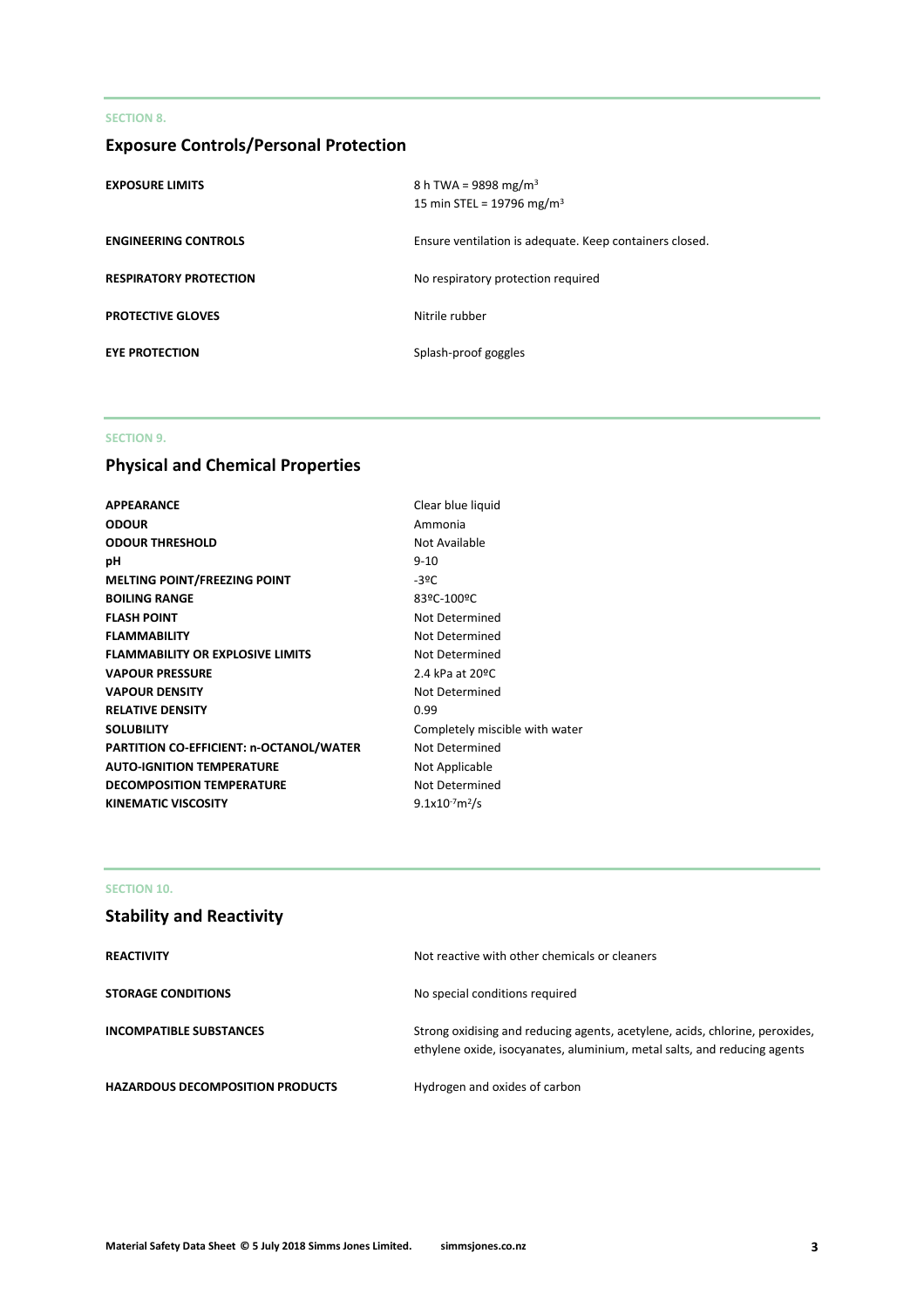### **SECTION 11.**

### **Toxicological Information**

- **ACUTE TOXICITY** ACUTE **No acute effects SKIN CORROSION/IRRITATION** Causes mild skin irritation **SERIOUS EYE DAMAGE/IRRITATION** Causes eye irritation **RESPIRATORY OR SKIN SENSITISATION No sensitisation GERM CELL MUTAGENICITY** No data available **CARCINOGENICITY** Not carcinogenic **REPRODUCTIVE TOXICITY** No reproductive toxicity **SPECIFIC TARGET ORGAN TOXICITY -SINGLE EXPOSURE** No specific organ toxicity **-REPEATED EXPOSURE** No specific organ toxicity **ASPIRATION HAZARD** No aspiration hazard
	-

### **TOXICITY**

### **ISOPROPYL ALCOHOL** CLASSIFICATION: 6.3B Mildly irritating to the skin SPECIES: Rabbit RESULT: Mild SOURCE: National Technical Information Service (Springfield, Virginia 22161).

CLASSIFICATION: 6.4A Irritating to the eye SPECIES: Rabbit RESULT: Mild. Graded 4 on a scale of 1-10 (10 being the most severe) after 24 h. SOURCE: Grant W.M., Toxicology of the Eye 3rd edition (1986). Springfield, Illinois: Charles C. Thomas Publisher, page 539

### **AMMONIUM HYDROXIDE**

CLASSIFICATION: 6.3A Irritating to the skin EXPERT JUDGEMENT: Irritant at this concentration

CLASSIFICATION: 6.4A Irritating to the eye EXPERT JUDGEMENT: Irritant at this concentration

### **SECTION 12.**

# **Ecological Information**

**BIODEGRADABILITY** Rapidly Degradable **BIOACCUMULATIVE POTENTIAL** Not Bioaccumulative **MOBILITY IN SOIL** MOBILITY IN SOIL

### **AMMONIUM HYDROXIDE ECOTOXICITY**

STUDY: Coho salmon, flow-through, 96 h, LC<sub>50</sub> VALUE: 0.45 mg/L SOURCE: Verschueren K. Handbook of Environmental Data of Organic Chemicals 2nd edition (1983). New York, NY: Van Nostrand Reinhold Co, page 195.

BIOACCUMULATIVE: No RAPIDLY DEGRADABLE: Yes

STUDY: Water flea (Daphnia magna), 48 h, LC<sub>50</sub> VALUE: 0.66 mg/L SOURCE: Environment Canada, Tech Info for Problem Spills: Ammonia (Draft) (1983), page 86.